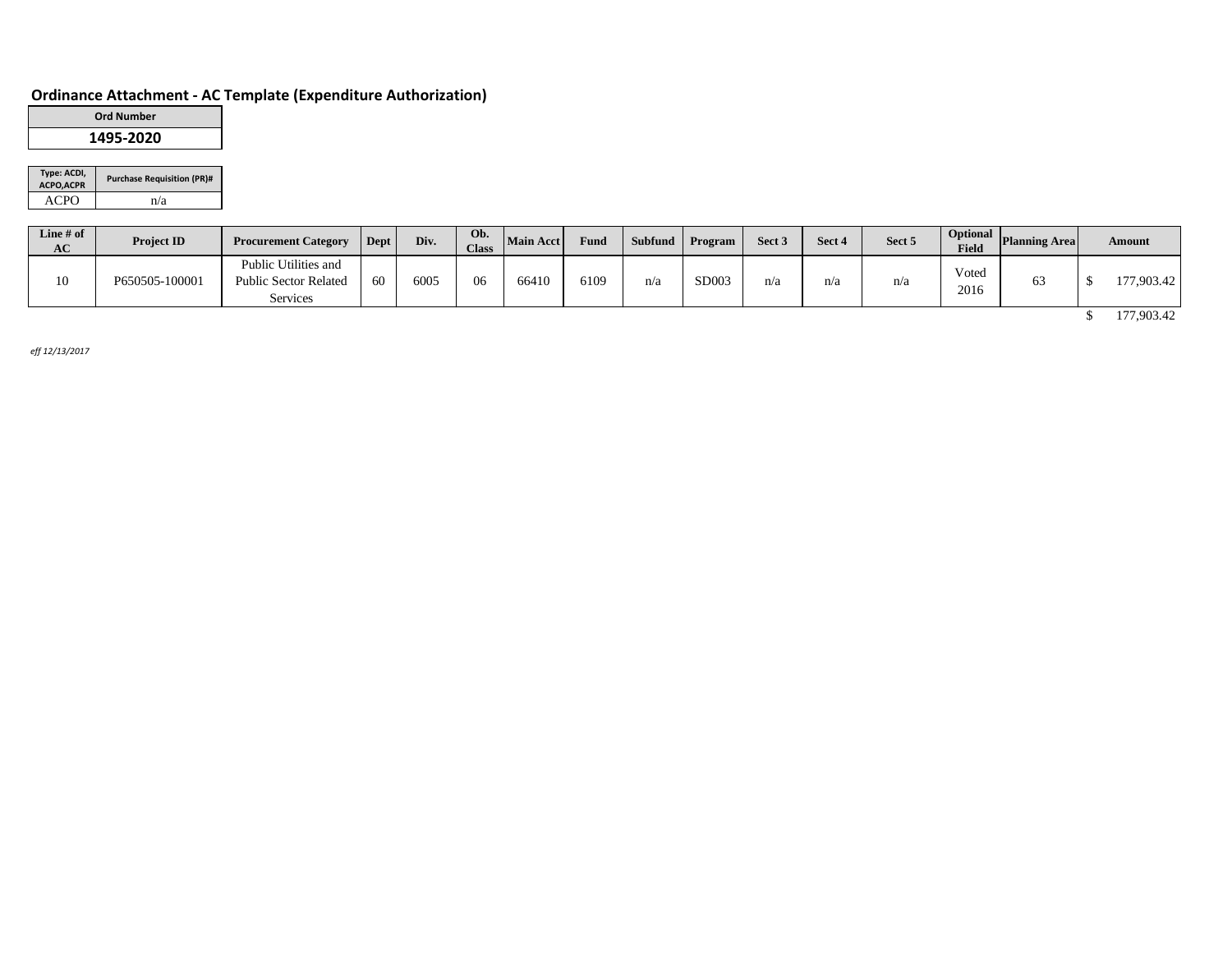# **Ordinance Attachment - Authorize Appropriation**

**Ord Number**

| <b>Line</b> # | Dept | Div | Obj Class   Main Acct | Fund | <b>Subfund</b> | Program   Section 3   Section 4 |  | Section 5   Project ID | Amount |
|---------------|------|-----|-----------------------|------|----------------|---------------------------------|--|------------------------|--------|
|               |      |     |                       |      |                |                                 |  |                        |        |
|               |      |     |                       |      |                |                                 |  |                        |        |
|               |      |     |                       |      |                |                                 |  |                        |        |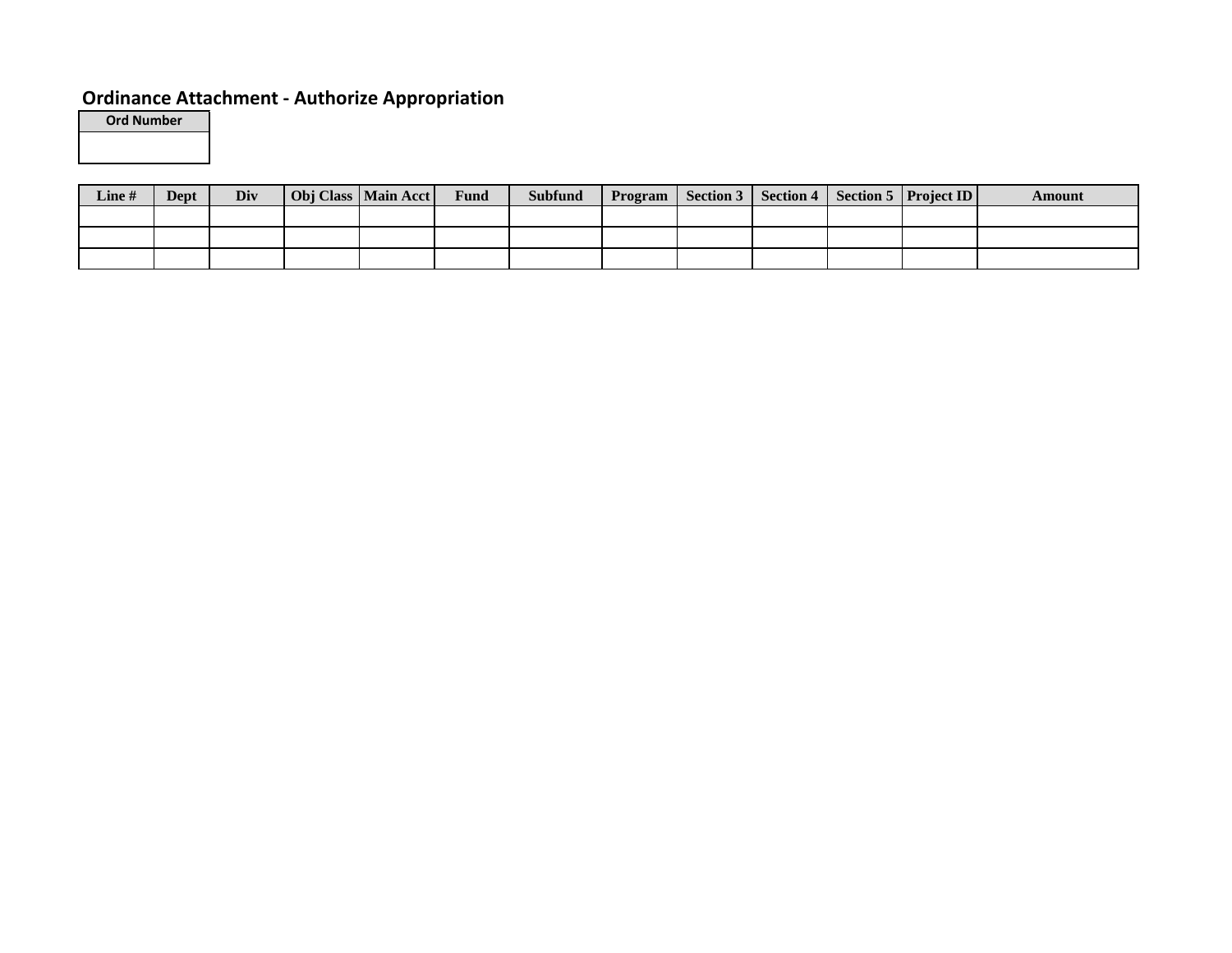## **ORDINANCE ATTACHMENT**

**Template To Authorize Transfer Between Projects or Subfunds WITHIN the Same Fund**

| <b>Ord Number</b> |  |
|-------------------|--|
|-------------------|--|

99/50000 (Auditor ALE)

**Transfer From:**

| Line# | Dept. | Div | Obj<br><b>Class</b> | <b>Main</b><br>Acct | Fund | Subfund   Program | Sect 3 | Sect 4 | Sect 5 | <b>Project ID</b> | <b>Optional</b><br>Field | Amount |
|-------|-------|-----|---------------------|---------------------|------|-------------------|--------|--------|--------|-------------------|--------------------------|--------|
|       |       |     |                     |                     |      |                   |        |        |        |                   |                          |        |
| ∽     |       |     |                     |                     |      |                   |        |        |        |                   |                          |        |
|       |       |     |                     |                     |      |                   |        |        |        |                   |                          |        |

**Transfer To:**

| $\lfloor$ Line # $\rfloor$ | Dept. | Div | Obj<br><b>Class</b> | <b>Main</b><br>Acct | Fund | Subfund   Program | Sect 3 | Sect 4 | Sect 5 | <b>Project ID</b> | <b>Optional</b><br><b>Field</b> | Amount |
|----------------------------|-------|-----|---------------------|---------------------|------|-------------------|--------|--------|--------|-------------------|---------------------------------|--------|
|                            |       |     |                     |                     |      |                   |        |        |        |                   |                                 |        |
| ∼                          |       |     |                     |                     |      |                   |        |        |        |                   |                                 |        |
|                            |       |     |                     |                     |      |                   |        |        |        |                   |                                 |        |